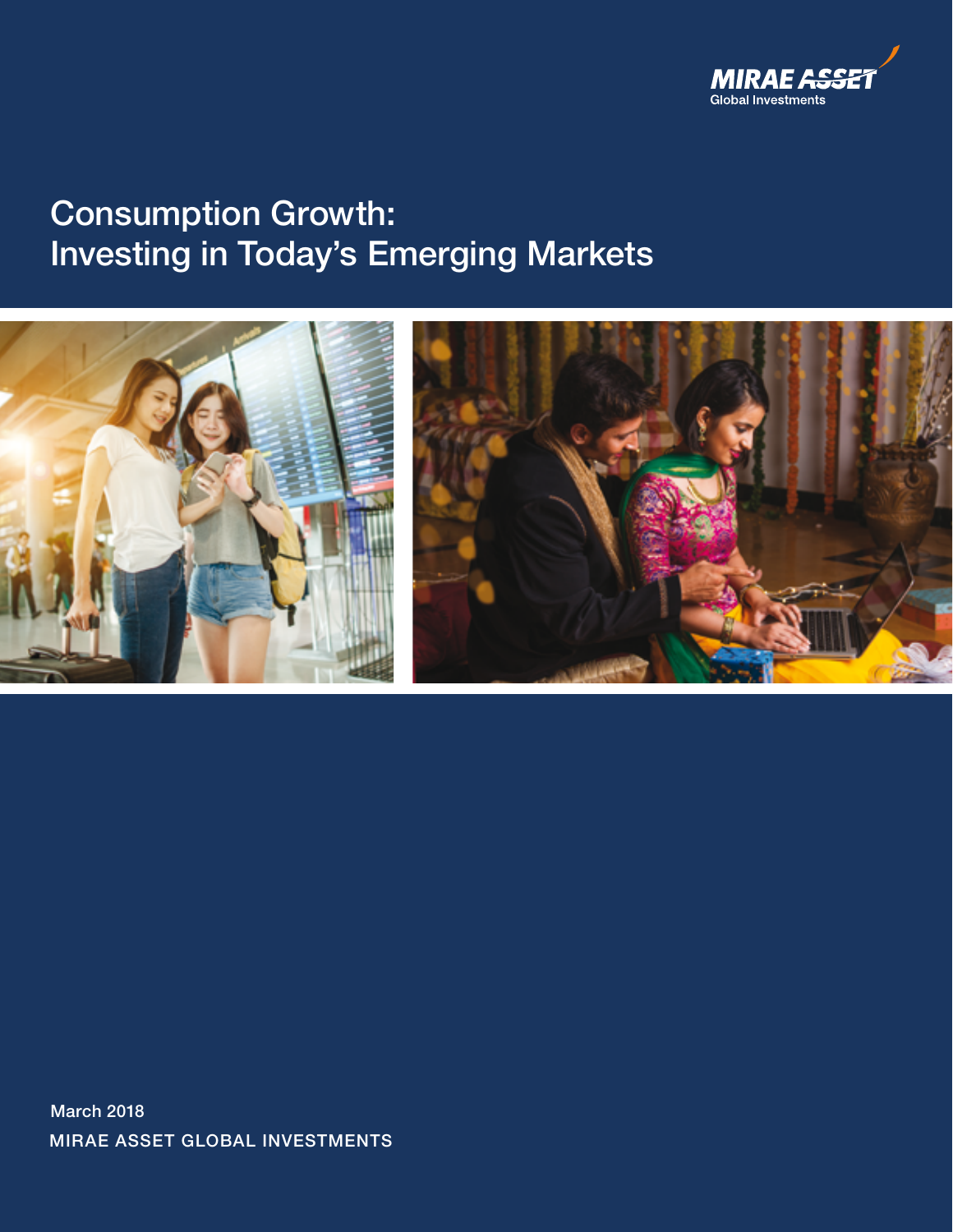## **Introduction**

OUR INTENT IS TO DEMONSTRATE HOW RISING NUMBERS OF CONSUMERS IN THE EMERGING MARKETS ARE SET TO TRANSFORM THE GLOBAL ECONOMIC LANDSCAPE OVER THE COMING DECADES, AND THAT THIS PRESENTS A UNIQUE INVESTMENT OPPORTUNITY.

Consumers in the U.S. and in other major developed economies have historically been a key source of global demand and an important driver of global growth. However, in the past decade, global growth has primarily been coming from consumers in the emerging markets and this trend is expected to continue for the foreseeable future. We are all familiar with the Chinese growth story and the increasing popularity of the emerging markets with investors but the question we will seek to answer in this paper is: whether the rise of the emerging market consumer is a sustainable investment theme and where do the specific opportunities lie?

There is one statistic that we believe places into context the scale of the changes currently happening globally. Research

reveals that the number of middle class consumers in the emerging markets will reach 2.3 billion by 2020; this is compared to 77 million Baby Boomers in the  $U.S.^1$  a generation widely acknowledged to have had a profound and lasting impact on both economic output and domestic consumption in the developed world. In this white paper we will go beneath the surface to examine the drivers behind this emerging middle class and how increasing urbanization and positive demographics are all pointing to significant income growth potential.

We will also explore the impact this income growth will have on global consumption levels and spending patterns. Global consumption is forecast to reach \$62 trillion by 2025, twice its 2013 level, with half of

this increase coming from the emerging markets.2 As investors, we need to know who will be the winners from this exponential growth in consumption and what the key factors are when trying to understand an investment landscape that is fundamentally different to that which we have seen previously.

In this paper we will outline the fundamental pillars supporting the expansion of the middle class in the emerging markets and how this will translate into the emerging market consumer becoming the dominant force in the global economy in the coming decades.

There can be no guarantee that any strategy (risk management or otherwise) will be successful. All investing involves risk, including the potential loss of principal.

<sup>1</sup> US Census Bureau, UN Department of Economic and Social Affairs; The Brookings Institution, "The Unprecedented Expansion of the Global Middle Class", 2017, and Mirae Asset. 2 McKinsey & Company, "Global growth, local roots: The shift toward emerging markets," August 2017.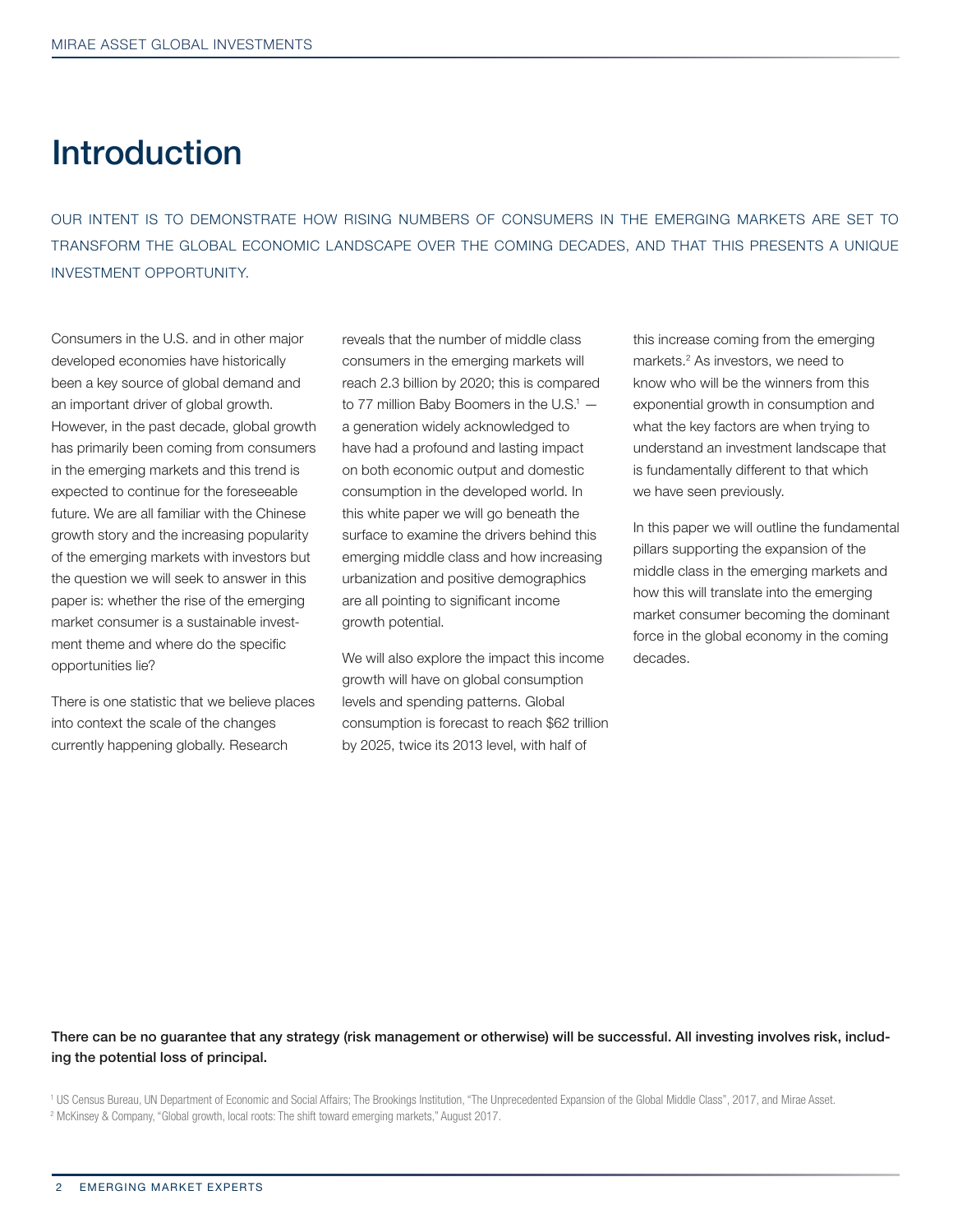## Four Factors of Consumption Growth

THERE ARE STRONG FUNDAMENTAL FACTORS SUPPORTING THE EXPANSION OF THE MIDDLE CLASS IN THE EMERGING MARKETS. THESE FACTORS ARE ENABLING THIS IMPORTANT AND GROWING SEGMENT OF THE POPULATION TO BECOME A DOMINANT FORCE IN THE GLOBAL ECONOMY IN THE COMING DECADES. WE BELIEVE THE FOUR KEY FACTORS SUPPORTING THIS TREND ARE 1) URBANIZATION; 2) INCOME GROWTH; 3) FAVORABLE DEMOGRAPHICS; AND 4) CONSUMP-TION-LED ECONOMIC GROWTH.

### Urbanization

Mirae Asset sees urbanization within emerging markets as one of the most important drivers of consumption growth. As people shift from rural areas to urban districts and seek new professions, higher wages and a better quality of life, they have access to a larger number of socio-economic opportunities. With greater job prospects and higher wages, the rural farmer becomes the new middle class consumer. Middle class is defined as people earning between \$11 and \$110 per day (or \$4,015 to \$40,150 per annum), adjusted for purchasing power parity.3

| <b>MAJOR AREA OR COUNTRY</b> | 2015 | 2025 | 2050 |
|------------------------------|------|------|------|
| <b>Developed Countries</b>   | 78.3 | 80.4 | 85.4 |
| Germany                      | 75.3 | 77.5 | 83.0 |
| Japan                        | 93.5 | 96.3 | 97.7 |
| <b>UK</b>                    | 82.6 | 84.8 | 88.6 |
| <b>US</b>                    | 81.6 | 83.3 | 87.4 |
| <b>Emerging Countries</b>    | 49.0 | 54.0 | 63.4 |
| <b>Brazil</b>                | 85.7 | 87.8 | 91.0 |
| China                        | 55.6 | 65.4 | 75.8 |
| India                        | 32.7 | 37.0 | 50.3 |
| Indonesia                    | 53.7 | 60.3 | 70.9 |
| Mexico                       | 79.2 | 81.8 | 86.4 |
| Russia                       | 74.0 | 75.3 | 81.1 |
| South Africa                 | 64.8 | 69.4 | 77.4 |
| South Korea                  | 82.5 | 83.8 | 87.6 |
| Thailand                     | 50.4 | 60.4 | 71.8 |

PERCENTAGE OF POPULATION RESIDING IN URBAN AREAS

Source : UN Department of Economic and Social Affairs (DESA), World Urbanization Prospects.

<sup>3</sup> Brookings Institution, taking inflation into account and in 2011 PPP terms.

5 Gross Domestic Product (GDP) is the monetary value of all the finished goods and services produced within a country's borders in a specific time period.

6 UN-HABITAT, "Urban Trends: Urbanization and Economic Growth".

Historical data shows that the process of increasing urbanization significantly contributes toward economic growth. Every five-percentage-point increase in the share of citizens living in urban areas generates a 10% increase in per-capita economic activity.4 Countries with high urbanization levels have the highest per capita gross domestic product (GDP)<sup>5</sup> and higher individual incomes in absolute terms relative to peers.<sup>6</sup> Through the process of urbanization, cities increase their levels of economic activity which in turn results in greater consumption.

The current urbanization gap between emerging countries and developed countries is still sizable, but is declining. As the table shows, urbanization in developed countries was fairly saturated with 78.3% of the population living in cities in 2015, and although the process of urbanization will continue to take place, it will occur at a slower pace. The United Nations projects that by 2050, the population living in cities in developed countries will reach 85.4%. In emerging economies, however, only 49.0% of the population lived in cities in 2015. The urban population in these emerging economies is expected to increase to 63.4% by 2050.

<sup>4</sup> Credit Suisse, Emerging Market Research Institute.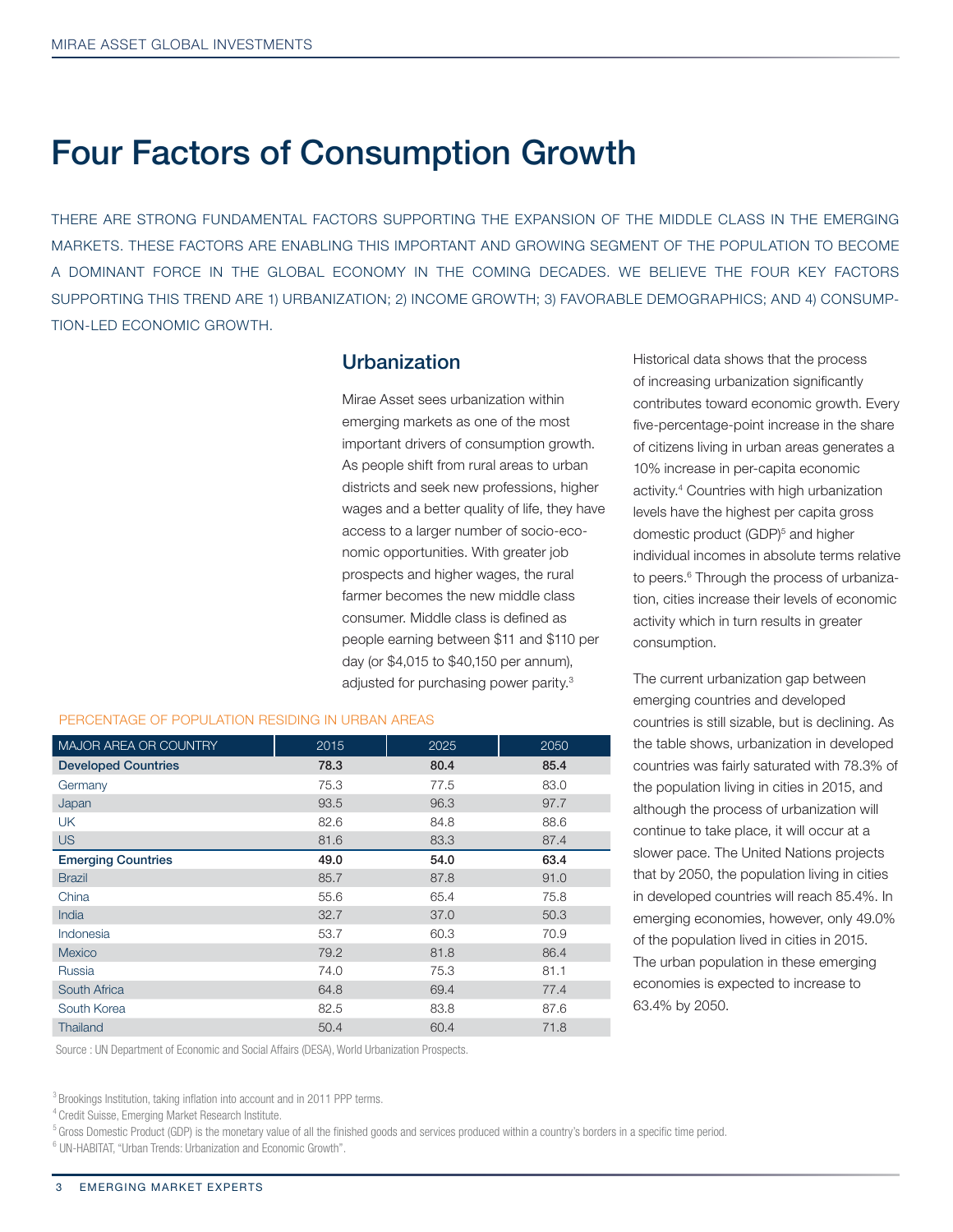In terms of total population numbers, the absolute number of city dwellers in emerging countries (at almost 3 billion) already far exceeds the urban population of developed countries (around 1 billion). By 2030, city populations in emerging markets are expected to reach 4.0 billion people, or about 4 times larger than those in developed countries.

It is this growth in urbanization in the emerging markets that we believe is setting the stage for a multi-decade consumption boom. According to the McKinsey Global Institute, 91% of global consumption will come from cities between 2015 and 2030. The global distribution of consumption wealth is already tilting towards the emerging markets, with consumers living in emerging market cities contributing 56% (or \$14.1 trillion) to global consumption growth, compared to 35% (or \$8.8 trillion) for consumers in developed market cities for the 2015-2030 period.7

The process of urbanization that has historically driven the growth in the developed market economies is now happening in the emerging markets but on a far greater scale, creating a whole new class of consumer.

#### URBAN POPULATION



#### URBAN CONTRIBUTION OF GLOBAL CONSUMPTION GROWTH, 2015-2030



Source: McKinsey Global Institute, "Urban World: The Global Consumers to Watch," 2016.

#### URBANIZATION RATES OF SELECT COUNTRIES (2016)



Source: World Bank.

#### Estimates and forecasts are only projections and not guarantees.

7 McKinsey Global Institute, "Urban World: The Global Consumers to Watch", 2016.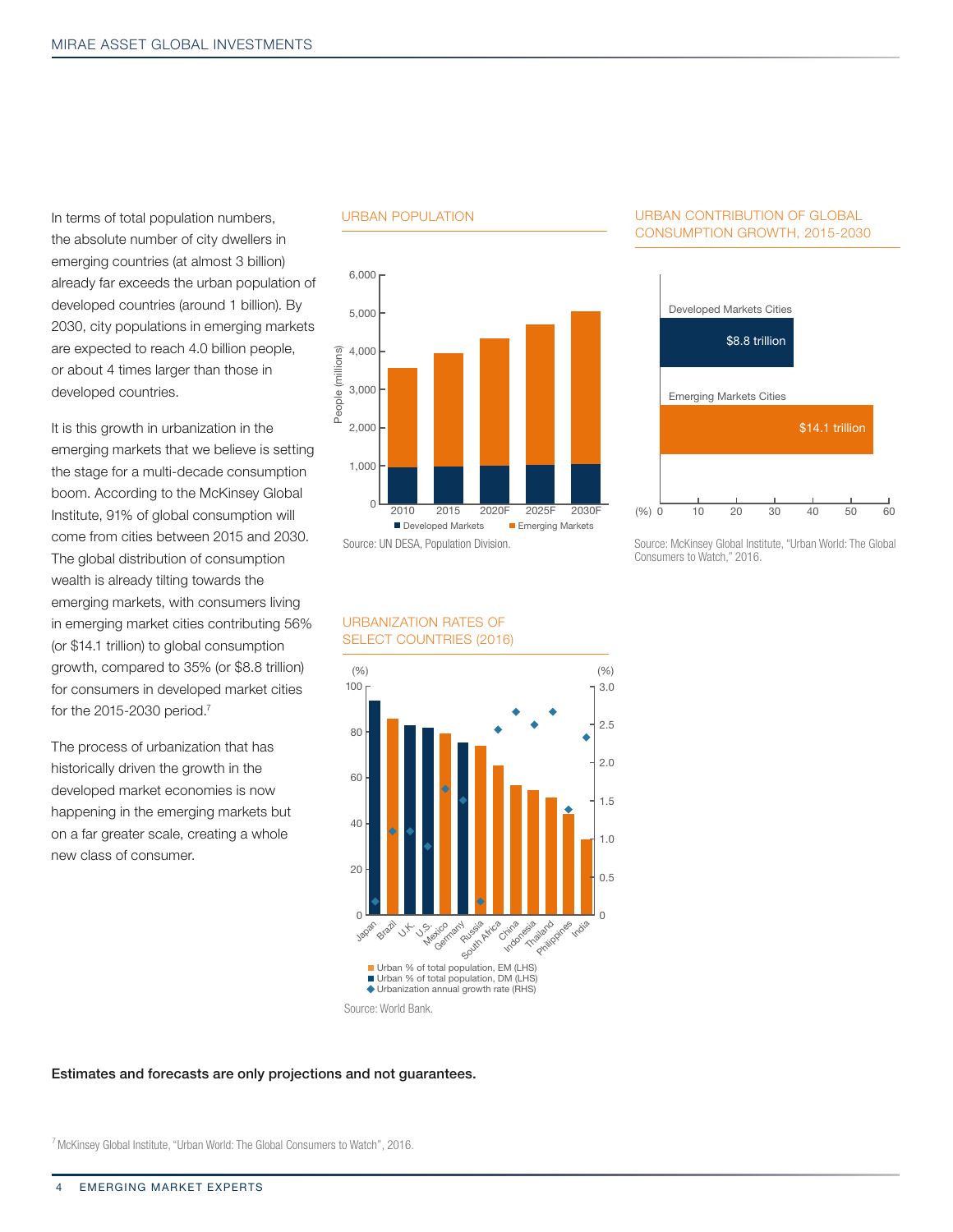### Income Growth

With a whole new class of consumer, driven by urbanization, income growth is a key determining factor of the overall consumption level. Historically, populations in the emerging markets have spent most, if not all, of their income on basic necessities such as food and housing. However, as incomes rise, the proportion of income spent on basic necessities gradually decreases while the proportion spent on discretionary items, such as cars, clothing and appliances, increases. In other words, rising incomes in the emerging markets are transitioning a significant proportion of the population out of poverty and into middle class status.

GDP PER CAPITA, PPP

A better quality of life usually comes with middle class status. One way to measure a country's standard of living is GDP per capita. GDP per capita in emerging markets is still low relative to developed markets but the gap is closing. In 2016, emerging economies generated over \$11,000 of GDP per capita, a significant increase from \$6,500 and \$3,670, 10 and 20 years ago, respectively. GDP per capita in the emerging markets is expected to rise to around \$15,500 by 2022, according to estimates from the International Monetary Fund (IMF).

Income is extremely influential when it comes to moving up the status ladder and wages have steadily grown in the emerging markets at an average annual rate of 5.9%

from 2006 to 2015.<sup>8</sup> Asia has led the growth in wages. In 2015, real wages in Asia grew 4.0%, significantly above the global average of 1.7%. As was experienced in developed countries, as disposable income rises consumer tastes become more sophisticated and brand awareness increases, leading to more spending on discretionary items.

Rising income levels combined with a growing, newly minted consumer class strongly points towards the emerging markets being the natural driver behind global consumption. Companies with operations in the emerging markets have already been beneficiaries of this income growth yet we believe we are still in the early stages of this phenomenon.



Source: IMF, World Economic Outlook Database, October 2017.

#### GROWTH OF AVERAGE REAL WAGES IN ASIA AND THE WORLD



Source: ILO: Global Wage Report 2016/2017.

#### Estimates and forecasts are only projections and not guarantees.

<sup>8</sup> International Labour Organization (ILO): Global Wage Report 2016/2017. Emerging economies include: China, India, Turkey, Russia, South Africa, Brazil, Indonesia, Saudi Arabia and Mexico.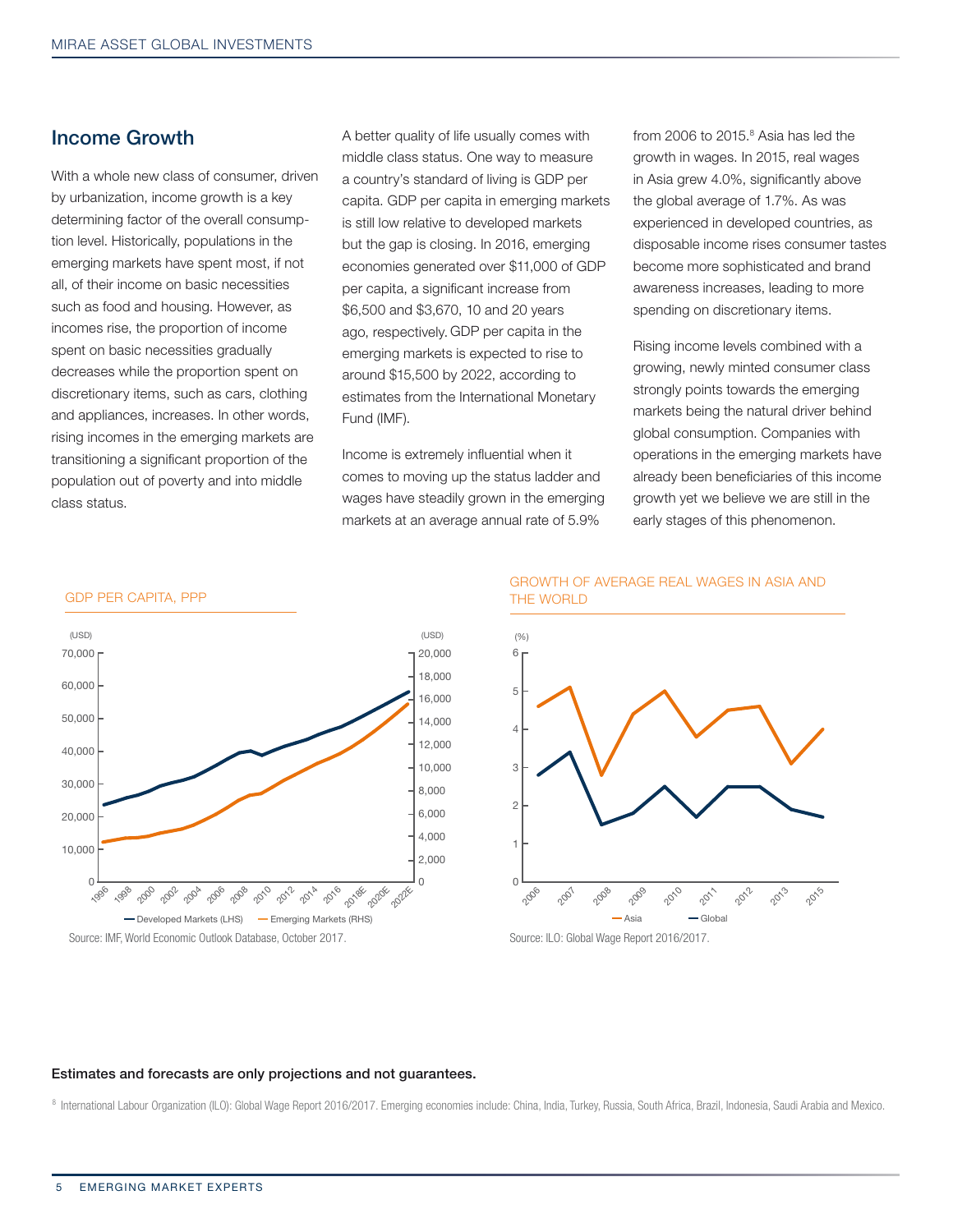### Favorable Demographics

If the phrase "people are our greatest asset" is correct, then the emerging markets are indeed rich. In 2016, the population in emerging markets accounted for more than 85% of the world's population. India and China alone accounted for a total of 2.7 billion people, or 37% of the world's population. According to estimates from the United Nations, the world will have more than 8.5 billion people by 2030, up from 7.4 billion in 2016. A significant portion of this increase will occur in the emerging markets.

Our thesis is not based purely on the absolute population numbers in the emerging markets but more specifically on the positive demographics. Despite their differences, there are two key demographic commonalities across many emerging market countries, namely that these populations tend to be younger than their developed market counterparts and also have increasing levels of education.

The populations in many developed countries, such as Japan, the U.K. and the U.S. are aging, with the situation most

pronounced in Japan. In the U.S., the Baby Boomers who were once drivers of consumption growth are now entering retirement and exiting the labor force. The chart below highlights the extent of this situation with the percentage of the population under the age of 25 at 38% and 46% in Brazil and India, respectively, compared with 32% in the U.S. and only 22% in Japan. Positive demographics such as these are evident across most of the emerging markets.

#### WORLD POPULATION (2016)



#### POPULATION UNDER THE AGE OF 25 (2017E)

|                                                              |     |     | Total Population (2017E, millions) |  |
|--------------------------------------------------------------|-----|-----|------------------------------------|--|
| Japan                                                        | 22% |     | 127                                |  |
| UK                                                           | 29% |     | 66                                 |  |
| US                                                           | 32% |     | 324                                |  |
| China                                                        | 30% |     | 1,410                              |  |
| <b>Brazil</b>                                                |     | 38% | 209                                |  |
| India                                                        |     | 46% | 1,339                              |  |
| - Developed Markets<br><b>Emerging Markets</b><br><b>COL</b> |     |     |                                    |  |

Source: UN DESA, Population Division. World Population Prospects: The 2017 Revision.

Estimates and forecasts are only projections and not guarantees.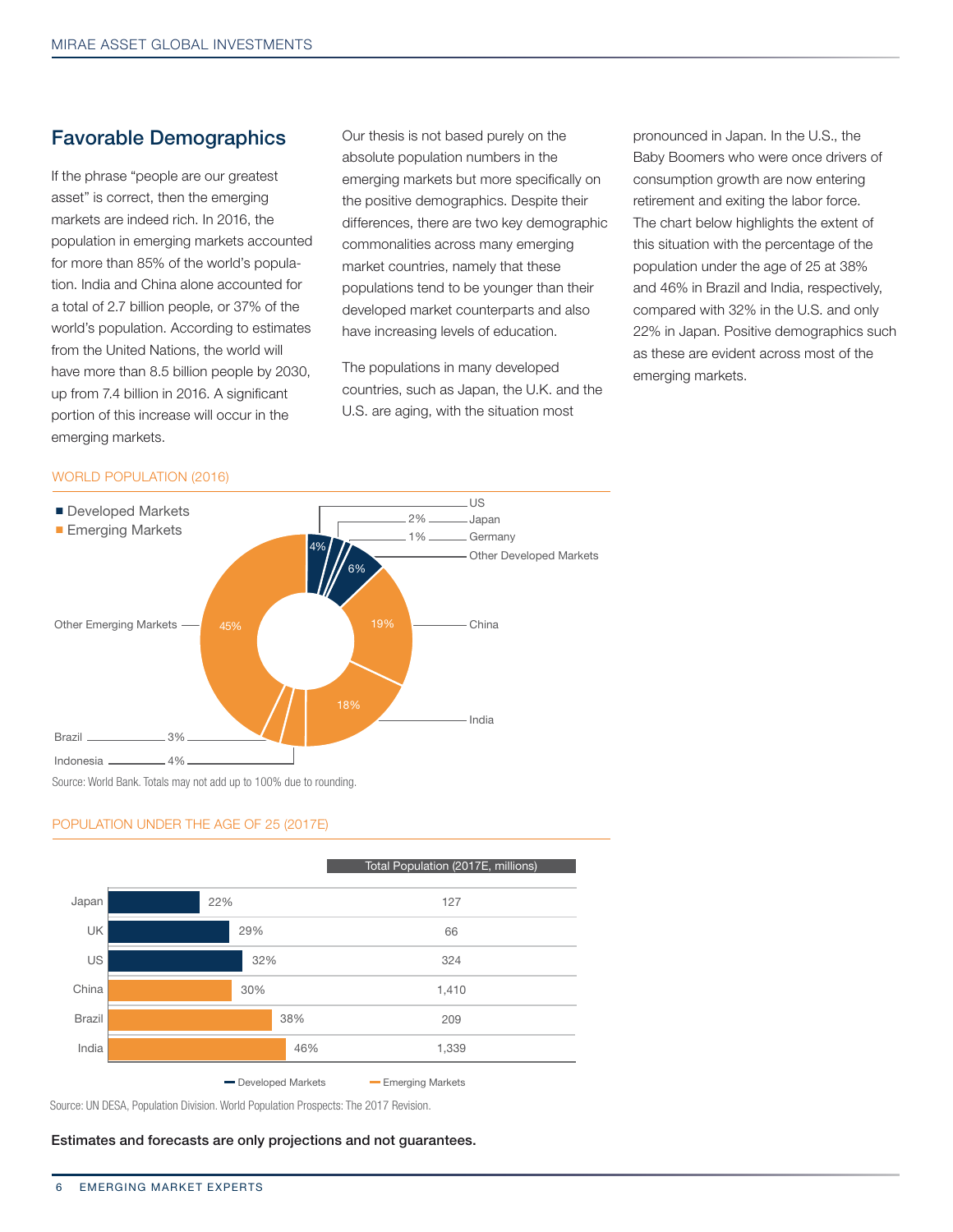Moreover, the workforce in the emerging markets is not only large and young, they are also attaining higher levels of education than previous generations. Although developed countries still have the highest average number of years of education per person, greater emphasis is being placed on education within emerging markets. As the chart below illustrates, the number of years of education in emerging economies is rising. Emerging economies are also experiencing a rise in the percentage of their populations who are pursuing higher education. For example, 70% of the population in South Korea between the ages of 25 and 34 had university degrees in 2016, up from just 36.9% in 2000.<sup>9</sup>

A younger, more educated workforce tends to be more innovative and is better at leveraging technology, both of which are vital in boosting productivity and generating growth for an economy. In addition to being a powerful force in the labor market, these younger populations will also play a significant role as consumers going forward. With more of the young population entering into the peak of their earnings cycle over the coming decades, backed by the two key factors of youth and education as described above, we are almost certain to see a corresponding rise in consumer spending.



#### EXPECTED YEARS OF SCHOOLING FOR SELECTED COUNTRIES

Source: UNDP, Human Development Reports. Data refers to 2015 or the most recent year available.

<sup>9</sup> Organisation for Economic Co-operation and Development (OECD), Population with tertiary education.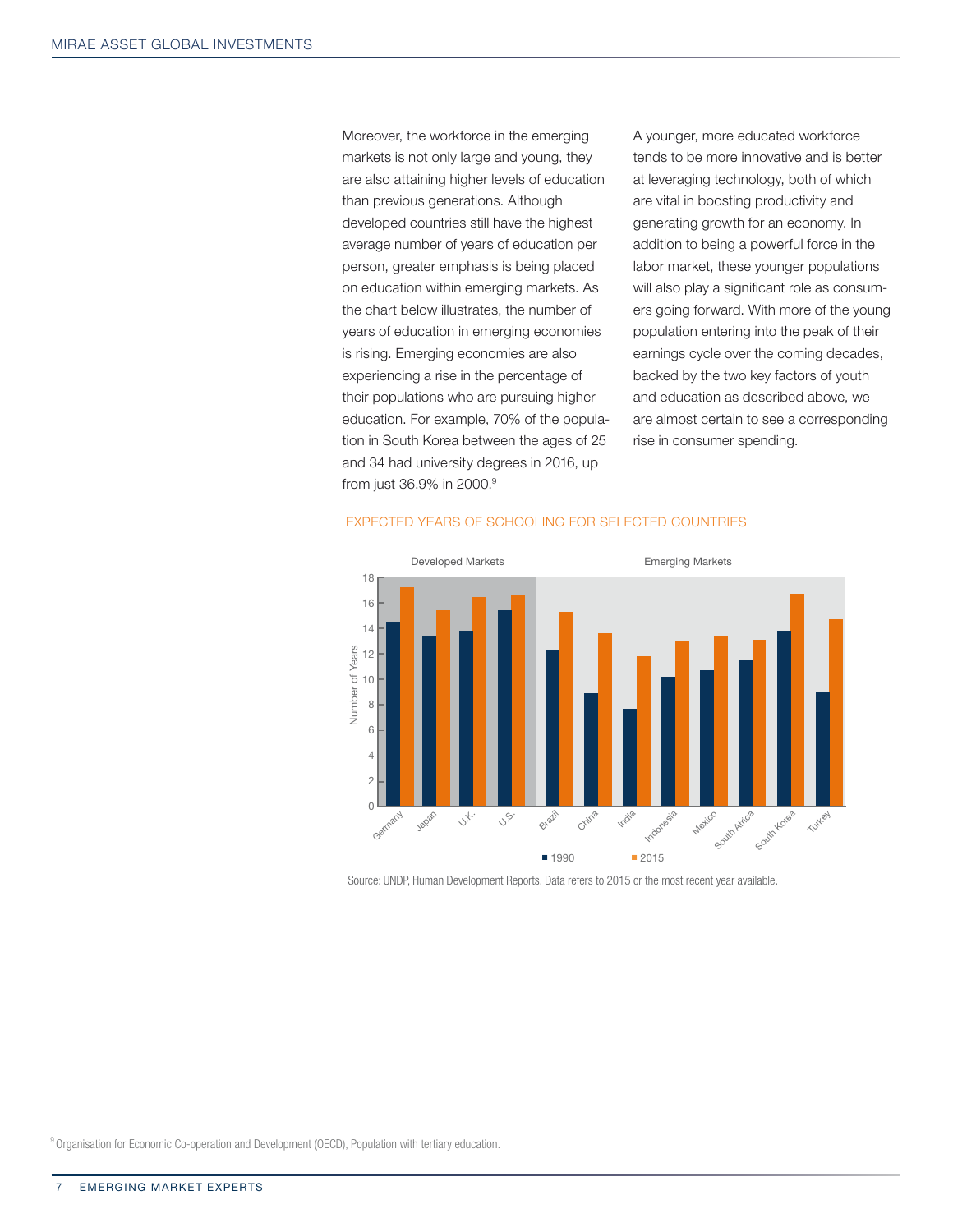## Consumption-led Economic Growth

In the past, a number of emerging economies have enjoyed rapid economic growth, supported by exports and investment. As international trade proliferated in the late 1990s and early 2000s, emerging market countries positioned themselves as labor-intensive destinations owing to their low labor costs and abundant workforces, providing the competitive advantage to become successful export-led economies. The subsequent high level of accumulated capital derived from exports was invested into infrastructure improvements, spurring greater industrialization and increased productivity for these emerging economies.

China is the typical example of this exportled growth model, a model that had successfully contributed to an average annual GDP growth rate of 10% from 2000 to 2011.10 During the global financial crisis and European debt crisis, consumer demand from developed economies substantially weakened and within the context of a sluggish global economy there was a downward sequential impact to exporters in the emerging markets.

This external reliance on consumer demand in the developed markets and the inherent vulnerability to any slump in developed economies is why emerging economies are seeking to shift away from an export and investment-led growth model to one focusing on domestic spending. Policy makers in the emerging markets are well aware that the conventional export-led growth model utilized by Asian economies in the past is unlikely to be sustained over the longer-term and that economic growth increasingly needs to come from domestic consumption.

The weight of private consumption contribution to the GDPs of emerging countries may still be quite low in relative terms, but it is steadily rising. For example, household consumption in China accounted for 36% of its GDP in 2010, grew to 39% of GDP in 2016, and is projected to reach 47% of its GDP by 2030.11

Indeed, the collective rise of consumption in the emerging markets is already having a material impact on the global economy. According to the IMF, consumption growth predominantly came from the emerging markets during the 2010-2015 period. For the 2016-2021 period, emerging markets are expected to contribute 66% to global consumption growth, compared to 34% for developed markets.

We believe that rising consumption in the emerging markets is a multi-decade trend as policy makers in these economies continue to take steps to adjust their growth models toward one that is powered by domestic consumption.



#### CONTRIBUTION TO GLOBAL CONSUMPTION GROWTH

Source: IMF.

Estimates and forecasts are only projections and not guarantees.

10 World Bank. <sup>11</sup> World Bank and Morgan Stanley.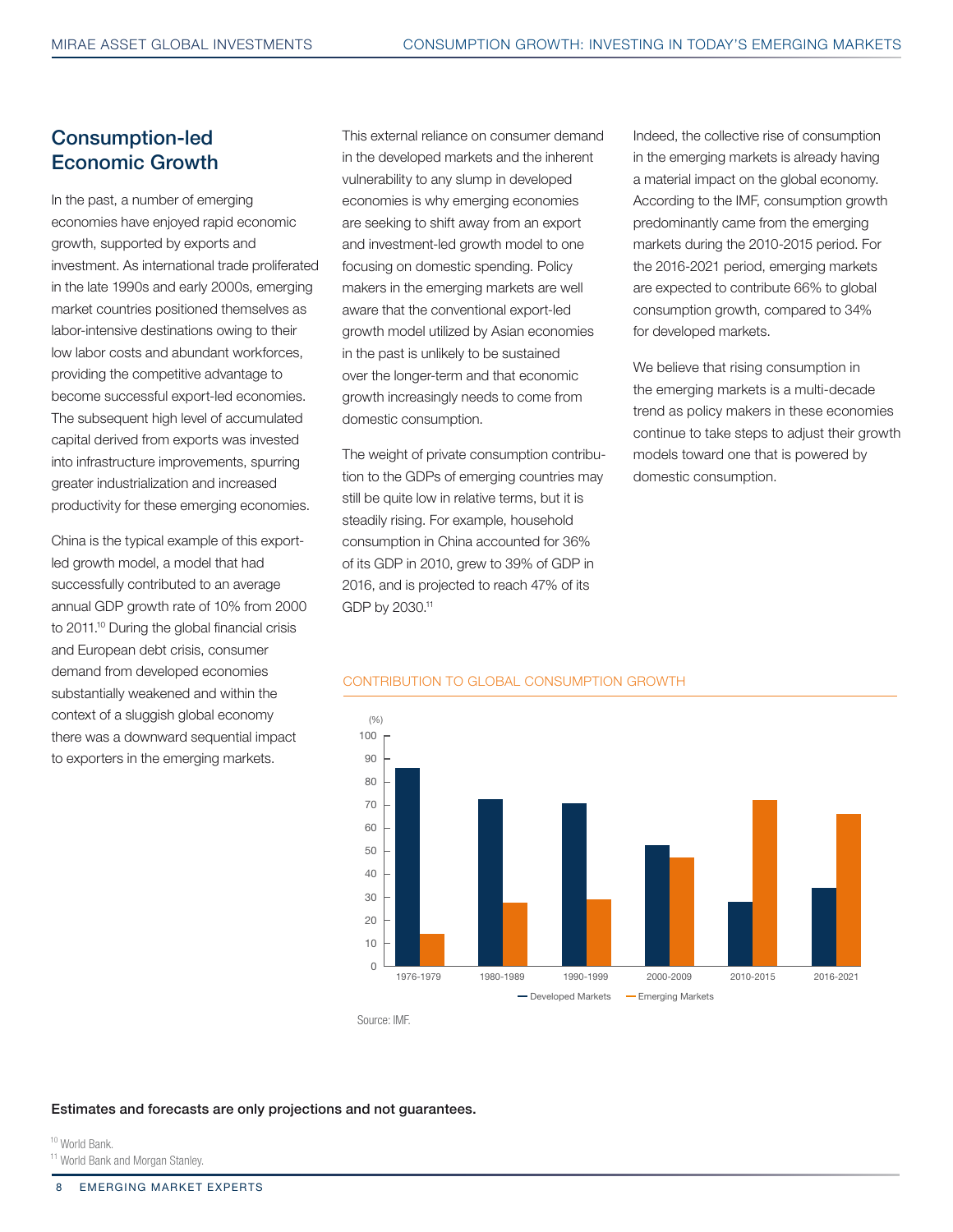## "Great Consumer" — Defined

Over the previous pages we have documented the four factors (urbanization, income growth, favorable demographics and consumption-led economic growth) that we believe are driving the rise of the middle class in the emerging markets and how we see this as a long-term sustainable trend that will lead to rapid income growth and a resultant exponential increase in consumer spending. This uptick in emerging market consumption in our view is set to have profound and extensive positive spillover effects across a wide array of sectors in emerging economies.

In response to this phenomenon, Mirae Asset has developed a unique investment strategy designed specifically to take advantage of the long-term consumption growth trends in and beyond the traditional consumer sectors. We call this investment strategy "Great Consumer®." Our belief is that there will be direct and indirect winners in the rise of the emerging market consumer and we seek to look beyond the obvious winners to identify the wideranging beneficiaries of this economic growth phenomenon.

Companies that operate in the consumer sectors, such as auto makers, apparel companies, luxury brands and retailers, are the obvious recipients of increasing consumer spending in the emerging markets and already we are seeing this play out. The automobile industry is already benefiting from the emerging market consumption theme and yet future growth potential is still high. Auto sales in the emerging markets reached 48 million units in 2015. By 2025, emerging market vehicle sales are anticipated to rise 45% to 69 million.<sup>12</sup>

History has shown that for consumers in the early stages of wealth accumulation, luxury apparel, jewelry and automobiles are the most in-demand goods. But over time, tastes and needs broaden to incorporate a wider range of services such as travel, recreation, education and health, and it is here where we see the most attractive investment opportunities. These sectors are already benefitting from the emerging market consumer, but we believe there is still much growth potential.

It is not enough though to merely highlight the industries where we feel there will be growth, the key component of the Great Consumer investment strategy is to fully understand the emerging market consumer — what drives their tastes and requirements and then what effect this will have on the companies seeking to enter the market.

Global companies naturally face greater challenges with regards to local knowledge, local channels and local tastes which are all significant entry barriers. We believe that correct local adaptation in products and services will be a key success factor. In sectors that are more regionally varied and nuanced, winners will often be the local companies, as they are better positioned to quickly exploit consumption trends.

When we also factor in additional barriers to entry such as governmental protection for local companies and the imposition of tariffs on global companies, it is clear that picking winners among peers is a complex task and requires in-depth understanding of the local markets. At Mirae Asset, our on-the-ground research and local knowhow gives us a unique perspective and expert insight into the complex nature of emerging markets investing.

There can be no guarantee that any strategy (risk management or otherwise) will be successful. All investing involves risk, including the potential loss of principal.

<sup>12</sup> Automotive News, IHS Markit.